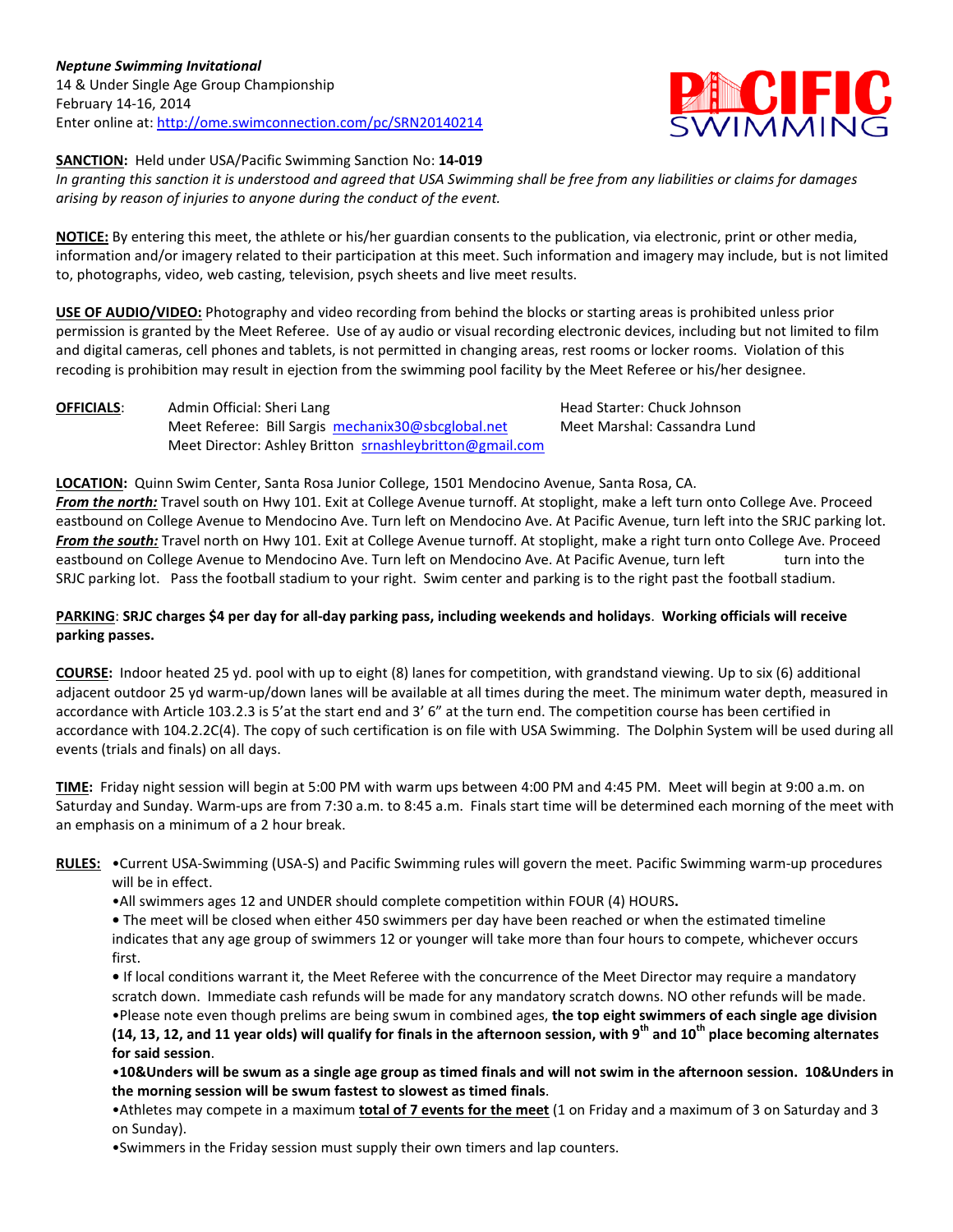•All events will swim **FASTEST TO SLOWEST**.

• All coaches and officials must wear their USA Swimming membership cards in a visible manner.

**UNACCOMPANIED SWIMMERS:** Any USA-S athlete-member competing at the meet must be accompanied by a USA Swimming member-coach for the purposes of athlete supervision during warm-up, competition and warm-down. If a coach-member of the athlete's USAS Club does not attend the meet to serve in said supervisory capacity, it is the responsibility of the swimmer or the swimmer's legal guardian to arrange for supervision by a USA Swimming member-coach. The Meet Director or Meet Referee may assist the swimmer in making arrangements for such supervision; however, it is recommended that such arrangements be made in advance of the meet by the athlete's USAS Club Member-Coach.

**RACING STARTS**: Any swimmer entered in the meet who is unaccompanied by a USA Swimming member coach must be certified by a USA Swimming member coach as being proficient in performing a racing start or must start each race from within the water. It is the responsibility of the swimmer or the swimmer's legal guardian to insure compliance with this requirement. Swimmers without coach supervision must contact the Meet Director or Meet Referee to be assigned to a coach on deck.

**ELIGIBILITY:** •Swimmers must be current members of USA-S and enter their name and registration number on the meet entry card as shown on their Registration Card. Entry times submitted for this meet will be checked against a computer database and may be changed in accordance with Pacific Swimming Entry Time Verification Procedures. If a swimmer is not found to be registered, the Meet Director shall accept the registration at the meet. A \$10 surcharge will be added to the regular registration fee. Duplicate registrations will be refunded by mail.

•No swimmers 15 years of age or older.

**•All swimmers must meet a minimum of a USA Swimming Single Age Group BB standard to qualify for each event**. Time standards can be found at: http://www.usaswimming.org/ Rainbow/Documents/d5488067-09a8-4b0e-8dc6-[6dd4d72e251b/2016MotivationalTimes-Top16SingleYear\(Revised11-15-2013\).pdf](http://www.usaswimming.org/_Rainbow/Documents/d5488067-09a8-4b0e-8dc6-6dd4d72e251b/2016MotivationalTimes-Top16SingleYear(Revised11-15-2013).pdf)

•No Time ("NT") entries will **NOT** be accepted. Coach verified times will be accepted.

**RESTRICTIONS:** •Smoking and the use of other tobacco products is prohibited in the meet venue defined as: on the pool deck, in the locker rooms, in spectator seating or standing areas and in all areas used by swimmers during the meet and warm-up periods.

- •Sale and use of alcoholic beverages is prohibited in all areas of the meet venue.
- •All pets (except assistance dogs) and glass containers of any kind are strictly prohibited in the meet venue.
- •Except where venue facilities require otherwise, changing into or out of swimsuits other than in locker rooms or other designated areas is not appropriate and is strongly discouraged.

**ENTRIES:** This meet is open to swimmers registered to the following clubs: Palo Alto Stanford Aquatics, Quicksilver Swimming, Terrapins Swim Team, Marin Pirates, North Bay Aquatics, Arden Hills Swimming, Orinda Aquatics, Pleasanton Seahawks, Davis Aquadarts, Sierra Marlins and Neptune Swimming. Swimmers who are currently unattached but training with one of the invited teams are still invited to the meet.

**ONLINE ENTRIES:** Enter online at[: http://ome.swimconnection.com/pc/SRN20140214](http://ome.swimconnection.com/pc/SRN20140214) to receive an immediate entry confirmation. This method requires payment by credit card. Swim Connection LLC charges a processing fee for this service, equal to \$1 per swimmer plus 5% times the Entry Fees. Please note that the processing fee is a separate fee from the Entry Fees. If you do not wish to pay the processing fee, enter the meet using a mail entry. Online entries will **not** be accepted after **February 7, 2014**. Entering online is a convenience, is completely voluntary, and is in no way required or expected in order to enter this meet. **Please bring a copy of your entry confirmation to the meet.**

**MAILED ENTRIES**: Entries must be on the attached Consolidated Entry card. Entry cards must be filled out including best short course time for each event. Entered times must be submitted in yards. Entry times submitted for this meet will be checked against a computer database and may be changed in accordance with Pacific Swimming Entry Time Verification Procedures. Incomplete or illegible entries may require that a collect call be made in order to accept entries. **Entries must be postmarked by midnight Friday, February 7, 2014 or hand delivered no later than 6pm, Friday, February 7, 2014.**. No late entries will be accepted. No fax entries will be accepted. If you would like to confirm entry, please include a self-addressed, stamped envelope or postcard**.**

**RELAY ENTRIES:** Entries and entry fees for the 200 yard medley and 200 yard free style must be turned in at a time to be announced at clerk of course. You can enter A and B relay teams. Boys and girls relay teams may consist of any age combination. Relays will be swum at beginning of finals of each day. Relays will be scored.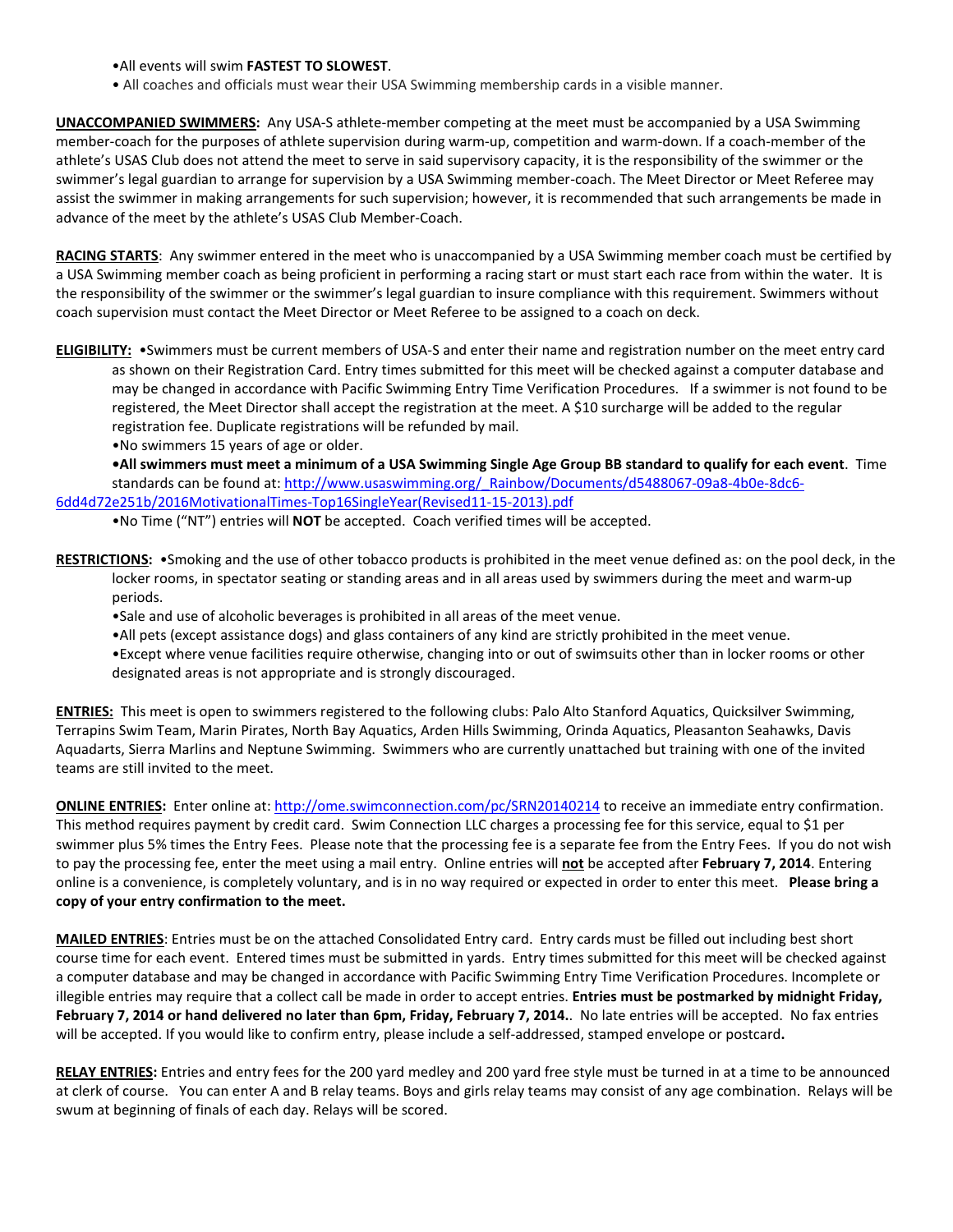**ENTRY FEE:** Entries that do not include applicable fees will not be accepted. \$2.75 per individual event entry plus an \$8.00 participation fee per swimmer to help cover meet expenses. \$9.00 per relay entries payable when relay cards are handed in. **Make check payable to:** "Neptune Swimming Invitational"

**Mail entry to:** Meet Director- Ashley Britton **Hand deliver entry to:** Ashley Britton P.O. Box 317 455 Ridgway Avenue Santa Rosa, CA 95402 Santa Rosa, CA

**CHECK IN: This meet will be pre-seeded**. There will be no check-in for prelims.

**SCRATCHES: Prelims:** There is NO penalty for a swimmer that is entered in this meet that misses one of his or her events during prelims. Coaches must turn in their scratch list for Saturday's events by the completion of Friday night's events. Sundays scratch list must be turned in by the completion of Saturday's finals.

**Finals:** Any swimmer qualified for a final race in an individual event who fails to show in said race, prior to calling the alternate, shall be barred from further competition for the remainder of the meet. **Swimmers will have 30 minutes after the results of an event are announced to scratch or declare their intent to scratch**.

**MEET SCORING:** Finals will be scored according to USA Swimming 102.25 Scoring Rules: 8 Lane-Pool: Final- 9-7-6-5-4-3-2-1 / Relays-18- 14-12-10-8-6-4-2.

**AWARDS:** Will be given to athletes that finish 1-8 places during finals. NOTE: Athletes must collect awards the weekend of the meet, awards will no longer be distributed after that point.

**ADMISSION:** Free. Three day program available for \$5.00

**HOSPITALITY:** Hospitality will be provided for working officials and coaches. Vendors' onsite will provide a varied snack bar menu.

**MINIMUM OFFICIALS RULE**: One half-hour before the scheduled start of each session, the Meet Referee shall conduct an inventory of Officials, and shall compare the numbers of swimmers present against the number of Officials present representing each team. No more than 3 days after close of entries, Meet management (ref or director) shall contact the representative from each team participating, and provide a preliminary inventory.

Each team shall, by the start of the meet, provide to the Meet Director or designee a list of Officials who have agreed to represent that team during the meet, in accordance with the following table:

| Number of swimmers competing in meet per<br>team: | Numbers of trained and carded officials required: |  |  |  |  |  |
|---------------------------------------------------|---------------------------------------------------|--|--|--|--|--|
| $1 - 10$                                          |                                                   |  |  |  |  |  |
| $11 - 25$                                         |                                                   |  |  |  |  |  |
| $26 - 50$                                         |                                                   |  |  |  |  |  |
| $51 - 75$                                         |                                                   |  |  |  |  |  |
| 76-100                                            |                                                   |  |  |  |  |  |
| 101 or more                                       |                                                   |  |  |  |  |  |

\*Zone 3 Pacific Swimming will include Colorado, Intermediary/ Chief Timing Judge, and Hytek-Computer into the count of Officials for a session: these positions are not carded. Zone 3 Pacific Swimming will accept Trainees into the count of Officials for a session, so long as they are carded.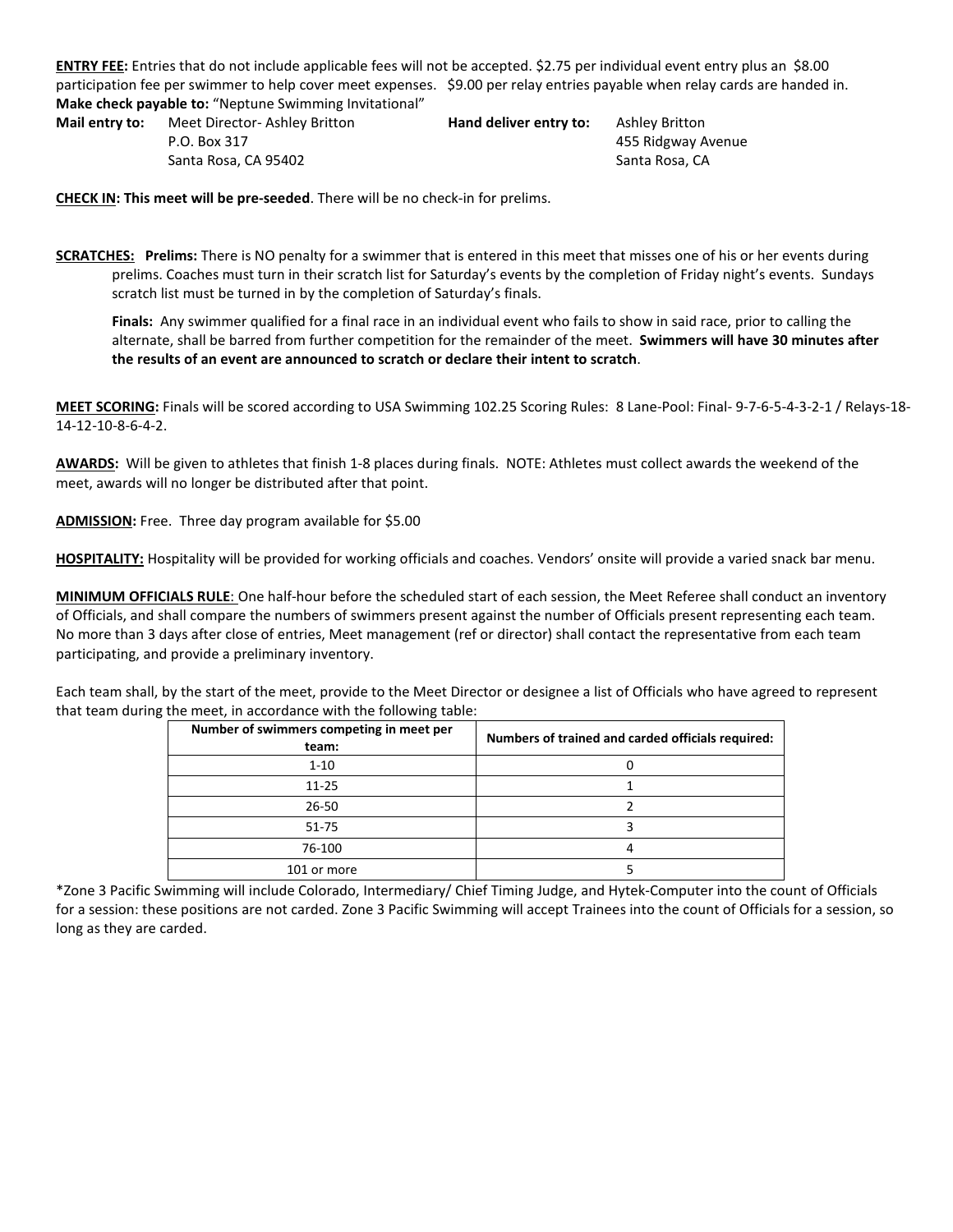## **SCHEDULE OF EVENTS**

| Friday, February 14, 2014                                     |                  |                         |  |  |  |  |  |  |
|---------------------------------------------------------------|------------------|-------------------------|--|--|--|--|--|--|
| <b>Meet Starts At 5:00pm</b>                                  |                  |                         |  |  |  |  |  |  |
| Women's<br>Men's<br>Age<br>Event<br>Group<br>Event#<br>Event# |                  |                         |  |  |  |  |  |  |
|                                                               | 13               | 400 IM (Timed Finals)   |  |  |  |  |  |  |
| з                                                             | 14               | 400 IM (Timed Finals)   |  |  |  |  |  |  |
|                                                               | <b>10&amp;UN</b> | 500 Free (Timed Finals) |  |  |  |  |  |  |
|                                                               | $11 - 14$        | 500 Free (Prelims)      |  |  |  |  |  |  |

| Saturday, February 15, 2014        |                  |                           |        |  |  |  |  |  |  |
|------------------------------------|------------------|---------------------------|--------|--|--|--|--|--|--|
| <b>AM Session Starts at 9:00am</b> |                  |                           |        |  |  |  |  |  |  |
| Women's                            | Age              | Event                     | Men's  |  |  |  |  |  |  |
| Event #                            | Group            |                           | Event# |  |  |  |  |  |  |
| 9                                  | 10&UN            | 50 Free (Timed Finals)    | 10     |  |  |  |  |  |  |
| 11                                 | $11 - 14$        | 50 Free (Prelims)         | 12     |  |  |  |  |  |  |
| 13                                 | 10&UN            | 100 Back (Timed Finals)   | 14     |  |  |  |  |  |  |
| 15                                 | $11 - 14$        | 100 Back (Prelims)        | 16     |  |  |  |  |  |  |
| 17                                 | 10&UN            | 50 Fly (Timed Finals)     | 18     |  |  |  |  |  |  |
| 19                                 | $11 - 12$        | 50 Fly (Prelims)          | 20     |  |  |  |  |  |  |
| 21                                 | 13-14            | 200 Fly (Prelims)         | 22     |  |  |  |  |  |  |
| 23                                 | <b>10&amp;UN</b> | 100 Breast (Timed Finals) | 24     |  |  |  |  |  |  |
| 25                                 | $11 - 14$        | 100 Breast (Prelims)      | 26     |  |  |  |  |  |  |
| 27                                 | $11 - 14$        | 200 IM (Prelims)          | 28     |  |  |  |  |  |  |

| Saturday, February 15, 2014 |                  |                             |                 |           | Sunday, February 16, 2014 |                  |                          |                 |  |  |  |  |
|-----------------------------|------------------|-----------------------------|-----------------|-----------|---------------------------|------------------|--------------------------|-----------------|--|--|--|--|
|                             |                  | AM Session Starts at 9:00am |                 |           |                           |                  |                          |                 |  |  |  |  |
| en's<br>າt #                | Age<br>Group     | Event                       | Men's<br>Event# |           | Women's<br>Event#         | Age<br>Group     | Event                    | Men's<br>Event# |  |  |  |  |
| 9                           | <b>10&amp;UN</b> | 50 Free (Timed Finals)      | 10              |           | 29                        | <b>10&amp;UN</b> | 100 Free (Timed Finals)  | 30              |  |  |  |  |
| 11                          | $11 - 14$        | 50 Free (Prelims)           | 12              |           | 31                        | $11 - 14$        | 100 Free (Prelims)       | 32              |  |  |  |  |
| 13                          | <b>10&amp;UN</b> | 100 Back (Timed Finals)     | 14              |           | 33                        | <b>10&amp;UN</b> | 50 Back (Timed Finals)   | 34              |  |  |  |  |
| 15                          | $11 - 14$        | 100 Back (Prelims)          | 16              |           | 35                        | $11 - 12$        | 50 Back (Prelims)        | 36              |  |  |  |  |
| 17                          | <b>10&amp;UN</b> | 50 Fly (Timed Finals)       | 18              |           | 37                        | $13 - 14$        | 200 Back (Prelims)       | 38              |  |  |  |  |
| 19                          | $11 - 12$        | 50 Fly (Prelims)            | 20              |           | 39                        | 10&UN            | 100 Fly (Timed Finals)   | 40              |  |  |  |  |
| 21                          | $13 - 14$        | 200 Fly (Prelims)           | 22              |           | 41                        | $11 - 14$        | 100 Fly (Prelims)        | 42              |  |  |  |  |
| 23                          | <b>10&amp;UN</b> | 100 Breast (Timed Finals)   | 24              |           | 43                        | 10&UN            | 50 Breast (Timed Finals) | 44              |  |  |  |  |
| 25                          | $11 - 14$        | 100 Breast (Prelims)        | 26              |           | 45                        | $11 - 12$        | 50 Breast (Prelims)      | 46              |  |  |  |  |
| 27                          | $11 - 14$        | 200 IM (Prelims)            | 28              |           | 47                        | $13 - 14$        | 200 Breast (Prelims)     | 48              |  |  |  |  |
|                             |                  |                             | 49              | $11 - 14$ | 200 Free (Prelims)        | 50               |                          |                 |  |  |  |  |

|      |             | <b>Saturday Finals Schedule</b> | <b>Sunday Finals Schedule</b> |      |             |                |      |  |  |
|------|-------------|---------------------------------|-------------------------------|------|-------------|----------------|------|--|--|
| 1001 | <b>OPEN</b> | 200 Medley Relay                | 1002                          | 2001 | <b>OPEN</b> | 200 Free Relay | 2002 |  |  |
| 101  | 11          | 500 Free                        | 102                           | 201  | 11          | 100 Free       | 202  |  |  |
| 103  | 12          | <b>500 Free</b>                 | 104                           | 203  | 12          | 100 Free       | 204  |  |  |
| 105  | 13          | <b>500 Free</b>                 | 106                           | 205  | 13          | 100 Free       | 206  |  |  |
| 107  | 14          | <b>500 Free</b>                 | 108                           | 207  | 14          | 100 Free       | 208  |  |  |
| 109  | 11          | 50 Free                         | 110                           | 209  | 11          | 50 Back        | 210  |  |  |
| 111  | 12          | 50 Free                         | 112                           | 211  | 12          | 50 Back        | 212  |  |  |
| 113  | 13          | 50 Free                         | 114                           | 213  | 13          | 200 Back       | 214  |  |  |
| 115  | 14          | 50 Free                         | 116                           | 215  | 14          | 200 Back       | 216  |  |  |
| 117  | 11          | 100 Back                        | 118                           | 217  | 11          | <b>100 Fly</b> | 218  |  |  |
| 119  | 12          | 100 Back                        | 120                           | 219  | 12          | 100 Fly        | 220  |  |  |
| 121  | 13          | 100 Back                        | 122                           | 221  | 13          | <b>100 Fly</b> | 222  |  |  |
| 123  | 14          | 100 Back                        | 124                           | 223  | 14          | 100 Fly        | 224  |  |  |
| 125  | 11          | 50 Fly                          | 126                           | 225  | 11          | 50 Breast      | 226  |  |  |
| 127  | 12          | 50 Fly                          | 128                           | 227  | 12          | 50 Breast      | 228  |  |  |
| 129  | 13          | <b>200 Fly</b>                  | 130                           | 229  | 13          | 200 Breast     | 230  |  |  |
| 131  | 14          | 200 Fly                         | 132                           | 231  | 14          | 200 Breast     | 232  |  |  |
| 133  | 11          | 100 Breast                      | 134                           | 233  | 11          | 200 Free       | 234  |  |  |
| 135  | 12          | 100 Breast                      | 136                           | 235  | 12          | 200 Free       | 236  |  |  |
| 137  | 13          | 100 Breast                      | 138                           | 237  | 13          | 200 Free       | 238  |  |  |
| 139  | 14          | 100 Breast                      | 140                           | 239  | 14          | 200 Free       | 240  |  |  |
| 141  | 11          | 200 IM                          | 142                           |      |             |                |      |  |  |
| 143  | 12          | 200 IM                          | 144                           |      |             |                |      |  |  |
| 145  | 13          | 200 IM                          | 146                           |      |             |                |      |  |  |
| 147  | 14          | 200 IM                          | 148                           |      |             |                |      |  |  |

**Meet qualifying standards (USA Swimming Single Ages Motivational Standards) can be found at:** 

[http://www.usaswimming.org/\\_Rainbow/Documents/d5488067-09a8-4b0e-8dc6-6dd4d72e251b/2016MotivationalTimes-](http://www.usaswimming.org/_Rainbow/Documents/d5488067-09a8-4b0e-8dc6-6dd4d72e251b/2016MotivationalTimes-Top16SingleYear(Revised11-15-2013).pdf)[Top16SingleYear\(Revised11-15-2013\).pdf](http://www.usaswimming.org/_Rainbow/Documents/d5488067-09a8-4b0e-8dc6-6dd4d72e251b/2016MotivationalTimes-Top16SingleYear(Revised11-15-2013).pdf)